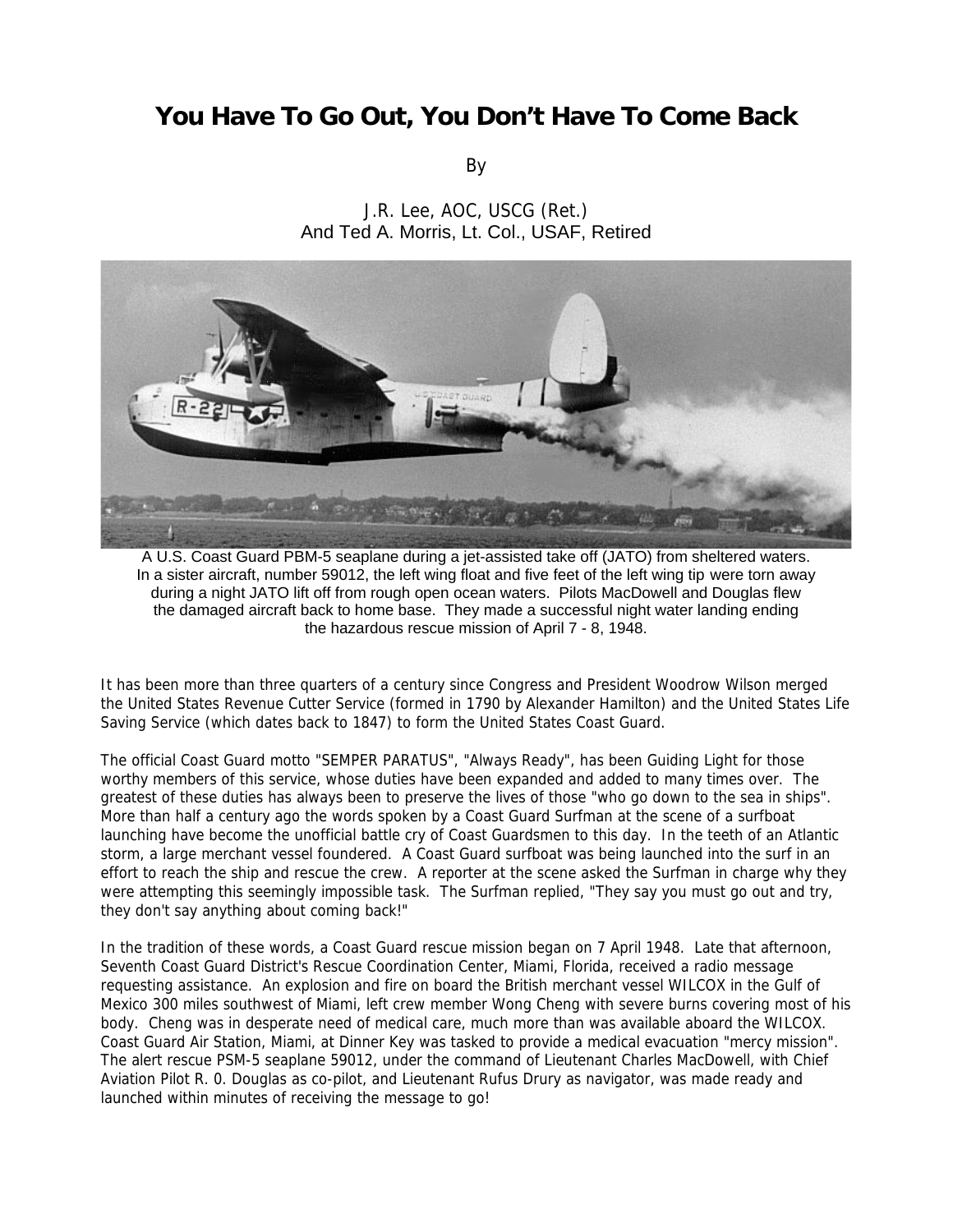Launching a 30-ton PBM-5 seaplane was a complicated task requiring much skill and coordination between the aircraft crew and the beaching crew on shore. The rescue aircraft crew members scrambled on board, donned Mae West life jackets and parachutes, and started the auxiliary power unit to provide electrical power to start the two large R-2800 Pratt and Whitney double wasp 18 cylinder engines. The radio system was checked and communication with Air Station Operations established. The pilot then signaled the beachmaster Bill Pinkston to launch the PBM-5.

With aircraft engines idling, powerful winches on each side of the ramp pulled on ropes that formed a bridle used to pull the aircraft down the seaplane ramp into the water. A beaching crew member on a caterpillar tractor provided a brake to prevent the aircraft from going down the ramp too fast or sliding side ways. When the PBM-5 was afloat in the water, the winches and bridle pulled the aircraft away from shore. The pilot then gave the signal to the aircraft crew members to disengage the massive side beaching gear wheels from the aircraft. A beaching crew member disengaged the after beaching gear wheels and the beaching crew hauled these devices ashore. Aircrew member Walter Pierce released the cable secured to the tractor, the winches and bridle gear pulled the PBM-5 clear of the shore. Aircrew member Jack McElyea cast loose the nose bridle from the aircraft.

The aircraft was now free of the shore and Lt. MacDowell taxied to the seadrome landing and take off area. The Air Station crashboat cleared all vessels from the area and stood by as the "mercy mission" aircraft began its take off run. When the PBM-5 was airborne, navigator Lt. Drury laid out a course to the position provided by the WILCOX.

After a Flight of several hours, daylight fading, PBM-5 59012 arrived at the position only to discover an empty sea. Through radio communication, Captain George Bell of the WILCOX was requested to re-compute and provide the correct position of his ship. Precious hours of daylight had been used before arriving at the correct WILCOX location.

Lt. MacDowell and CAP Douglas made several low passes over the ship to check the condition of the sea. The surface was becoming rough with swells of three to four feet. A 15-knot wind, strong enough to cause white caps, made a hazardous condition to land the large aircraft. Dropping a smoke float to mark the landing area and monitor wind conditions, Lt. MacDowell requested the WILCOX to launch a small boat to stand by in case of an accident during landing or take off.

The open sea landing was rough, throwing aircrew members about but causing no injuries. The PBM-5 was thoroughly checked over by the aircrew to insure no damage had been sustained and that no leaking was taking place.

The WILCOX's small boat, Wong Cheng aboard, immediately came alongside the open waist hatch of the PBM-5. This is a very hazardous operation as it is very easy to damage the thin skinned aircraft. Coxswain Hurley Boyd did an excellent job in maneuvering and the severely burned Cheng was transferred into the pitching aircraft without incident.

On board the rescue aircraft, U.S. Public Health Service Doctor LCDR J. P. Ciccone quickly checked the condition of his patient and insured Cheng was properly secured for take off and the flight back to medical help.

Daylight was now all but gone as Lt. MacDowell and CAP Douglas maneuvered the aircraft for take off from the increasingly rough seas. Aircrew members attached four Jet Assisted Take Off (JATO) bottles to the external racks. When ignited each JATO bottle provided 1,000 pounds of thrust for 15 seconds to assist in getting the PBM-5 airborne.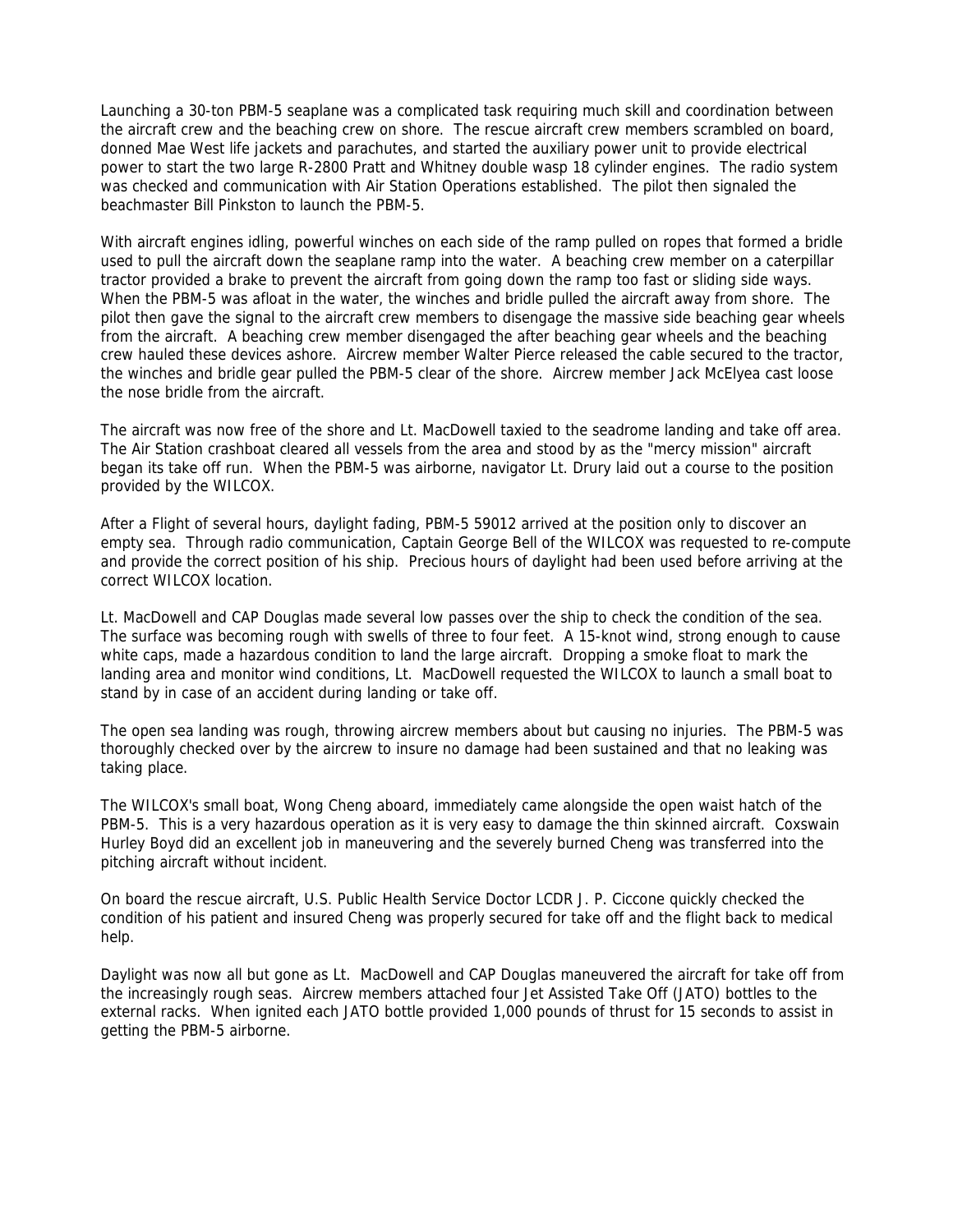The pilots checked everything ready and advanced the engines to take off power as the aircraft bounced and pushed through the sea reaching take off speed. Lt. MacDowell pushed the button to fire the JATO. As the bottles fired, the aircraft bounced across the waves and lurched to the left. A loud noise was heard over the roar of the JATO and the engines.

PBM-5 59012 was airborne! The pilots, however, were having many problems trying to get the aircraft to climb in a straight and normal attitude. The control surfaces were extremely difficult to move. Crewmember Pierce climbed to the aft position up between the twin rudders. Using a flashlight he could see that the left rudder appeared damaged and jammed out of alignment. Checking the left side of the wing, he discovered the left wing tip float was missing along with about five feet of the left wing tip. The left aileron had also been damaged!



U.S. Coast Guard PBM-5 59012 at rest on the small sand spit (Sporl Island) adjacent to Dinner Key CGAS, Miami, Florida, April 8, 1948. This photo is not a negative - it was taken using a high-powered flash! Note the damaged left wing tip and aileron, and missing left wing float.

The hazardous night landing was made in Biscayne Bay, and the aircrew taxied the damaged aircraft onto Sport Island just before the rising tide covered it. The injured seaman, Wong Cheng, was removed by crash boat and transferred to medical treatment ashore.

Pilots MacDowell and Douglas maintained control of the aircraft with sheer muscle power while navigator Drury set a course for Miami. Rescue Coordination Center in Miami was notified of the emergency situation, that the crew would make every effort to bring the "mercy mission" back home.

A PBM-5 From Coast Guard Air Station, St. Petersburg, and a PBY-5A From Dinner Key were launched to provide rescue coverage to 59012 as the aircrew struggled to maintain control of the aircraft. It was now a very dark night, a hazardous condition For a water landing even For an aircraft in good condition. The PBM-5 was a seaplane, it did not have wheels. Unlike the amphibious model, the PBM-5A, it could not land on land. MacDowell, Douglas and the aircrew members discussed what their options could be. Try to land the damaged aircraft on land at Opa Locka Naval Air Station after bailing out the crew, with the exception of the pilots and severely burned patient. Or, try a water landing back at Dinner Key without a wing tip float and a very difficult aircraft to control. With the confidence of the aircrew in their pilots, the decision to attempt to complete the mission at Dinner Key was made.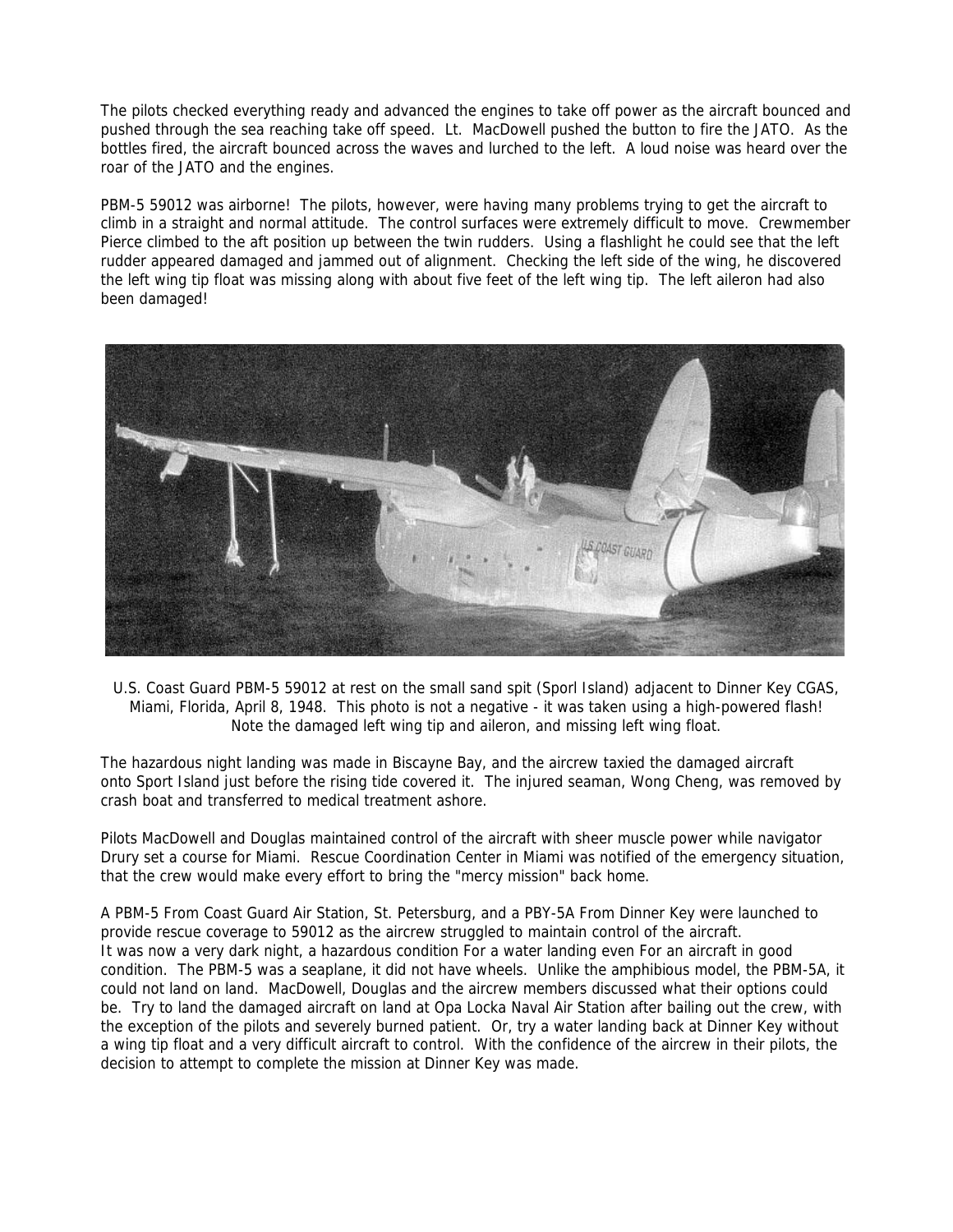Commander R. F. Schunk, commander of Air Station, Miami, alerted all available resources to aid in the landing. Coast Guard crash boats from the Air Station, vessels from the Coast Guard base on MacArthur Causeway, the Miami harbor patrol and a fireboat, yachts from the Coast Guard auxiliary, all reported to the seadrome landing area. The area was cleared of all vessels and debris, floodlights were positioned to light the area.

Pilots MacDowell and Douglas, their strength having been drained by the great effort to manually manhandle the controls, were relieved at times by navigator Drury and flight engineer Leo Thompson.

As 59012 approached to make the landing, aircrew members checked that the patient and Doctor Ciccone were securely in place, that all water tight compartments were secured and everyone in-place for the landing.

Pilots MacDowell and Douglas tested all controls and prepared for a hazardous night landing. As they brought their 30-ton seaplane to an extremely smooth landing in the sheltered waters of Biscayne Bay, the top hatch was opened and crew members Pierce, McElyea and Q. C. Frazier scrambled out onto the top of the aircraft and onto the right wing. The right side was made heavy so that the left wing would not dip into the water causing the aircraft to water loop as it slowed down. An Air Station personnel boat maneuvered into position under the left wing float position with float gear to prevent the aircraft from capsizing. PBM-5 59012 was then taxied onto a small sand spit named Sporl Island and came to rest. Dr. J.P. Ciccone and patient Wong Cheng were lowered into a crash boat and soon on the way to medical care. The "mercy mission" of PBM-5 59012 and its courageous air crew was over.

"You have to go out and try, you don't have to come back". Some rescue attempts by Coast Guard personnel have not always had the success of PBM-5 59012, but they have always tried. The "mercy mission" air crew, Coast Guardsmen LTs Charles MacDowell and Rufus Drury, Chief R. 0. Douglas, and crewmen Leo Thompson, Walter Pierce, Q. C. Frazier, Jack McElyea, Wade Midciff, and Public Health Service Doctor J. P. Ciccone were honored at a General Muster by Commandant Vice Admiral Merlin O'Neill For a hazardous job well done.



Showing the damage to the left tail fin and rudder.